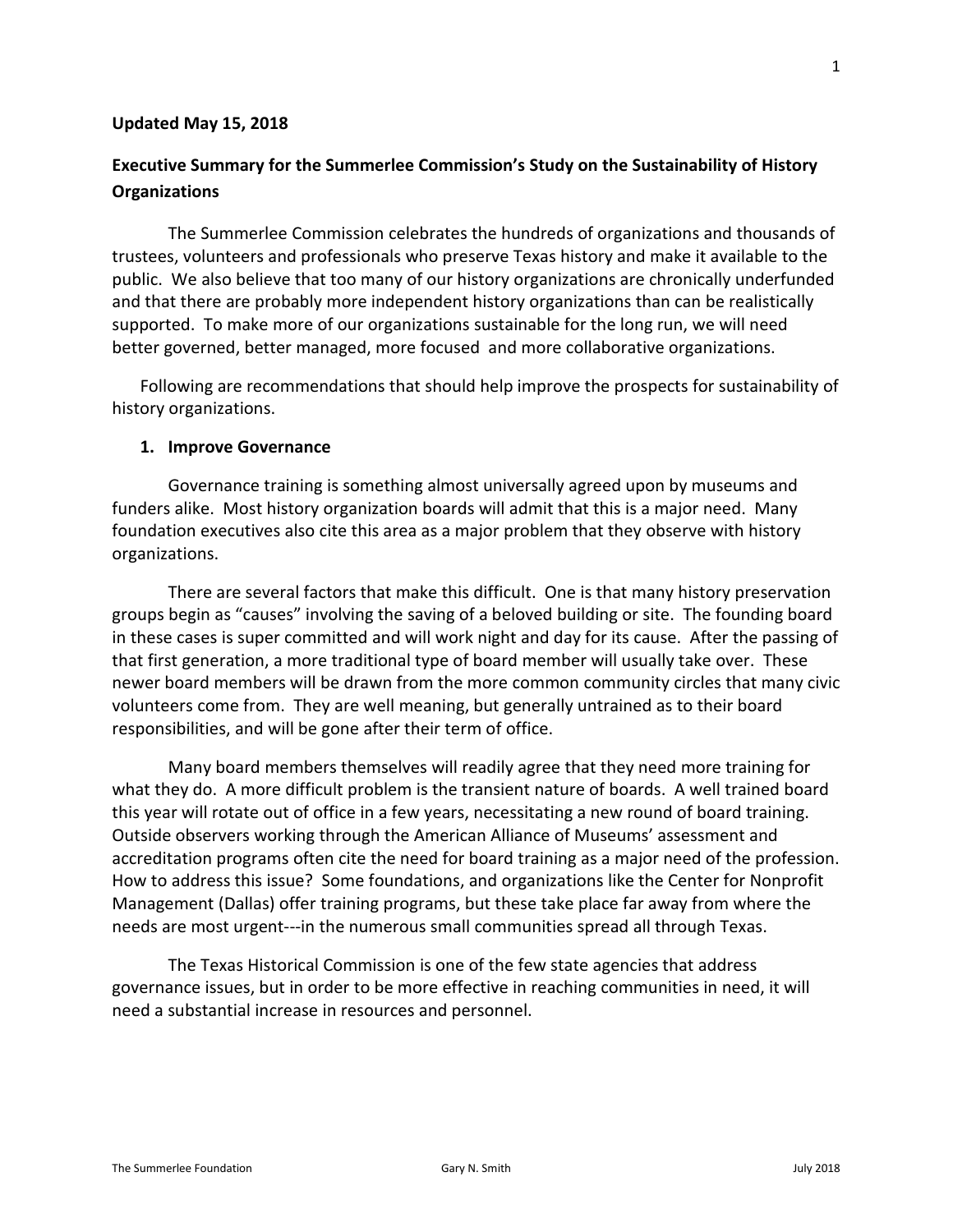#### **Recommendations:**

- Organizations should consult best practices as articulated by the American Alliance of Museums and the American Association for State and Local History. Closer to home, the Texas Association of Museums and the Texas Historical Commission can provide help.
- Funding organizations should provide more direct support for strengthening organizations through board training opportunities in their regions.
- The Texas Historical Commission needs additional funding to reinstate its Museum Assistance Program, a valuable program that in previous years provided hands-on assistance to small organizations throughout the state.

### **2. Engage in Strategic Planning**

Organizations need to be more purposeful about their activities, and to constantly evaluate and assess what they are doing. Boards need to engage in strategic planning, not just "logistics" planning for the next event. Strategic planning should assess the organization's potential, its resources, and the context of its community. Planning need not result in a thick master plan that sits on a shelf. The process of planning needs to be so common that people no longer even think of it as a process. Planning should always start with a realistic review and assessment of the organization's mission, as an outdated mission statement or a mission statement in dispute is often the root causes of many organizational problems.

### **3. Be Cautious When Beginning New Organizations**

There has been a tendency in the history world for groups to found new organizations without sufficient planning for long term viability. Groups contemplating founding a new organization should consult the checklist in this report and engage in deliberate and realistic planning. Is this new organization really necessary? What role will it fill in the community that is not/cannot be met by an existing organization? How will the new organization be governed and financed in the long term?

#### **4. History Organizations Need Government Support**

The era of shrinking government responsibility for supporting culture and the arts makes it difficult to insist that history organizations need government support, but that support is needed now more than ever. Many history organizations began with significant city or county support, and even in cases where this support has declined, it is still important. The fact is that almost no successful and sustainable history organization exists without tax-supported support of their operations. Except in unusual circumstances, a history organization that is expected to survive solely on admissions income, events, rentals, and donations will fail. The museum and history fields need to continue strong advocacy at the state, county and city level to insist that tax support is necessary for sustainable history organizations. And, we need to make sure that those engaged in planning new organizations are aware of this fact.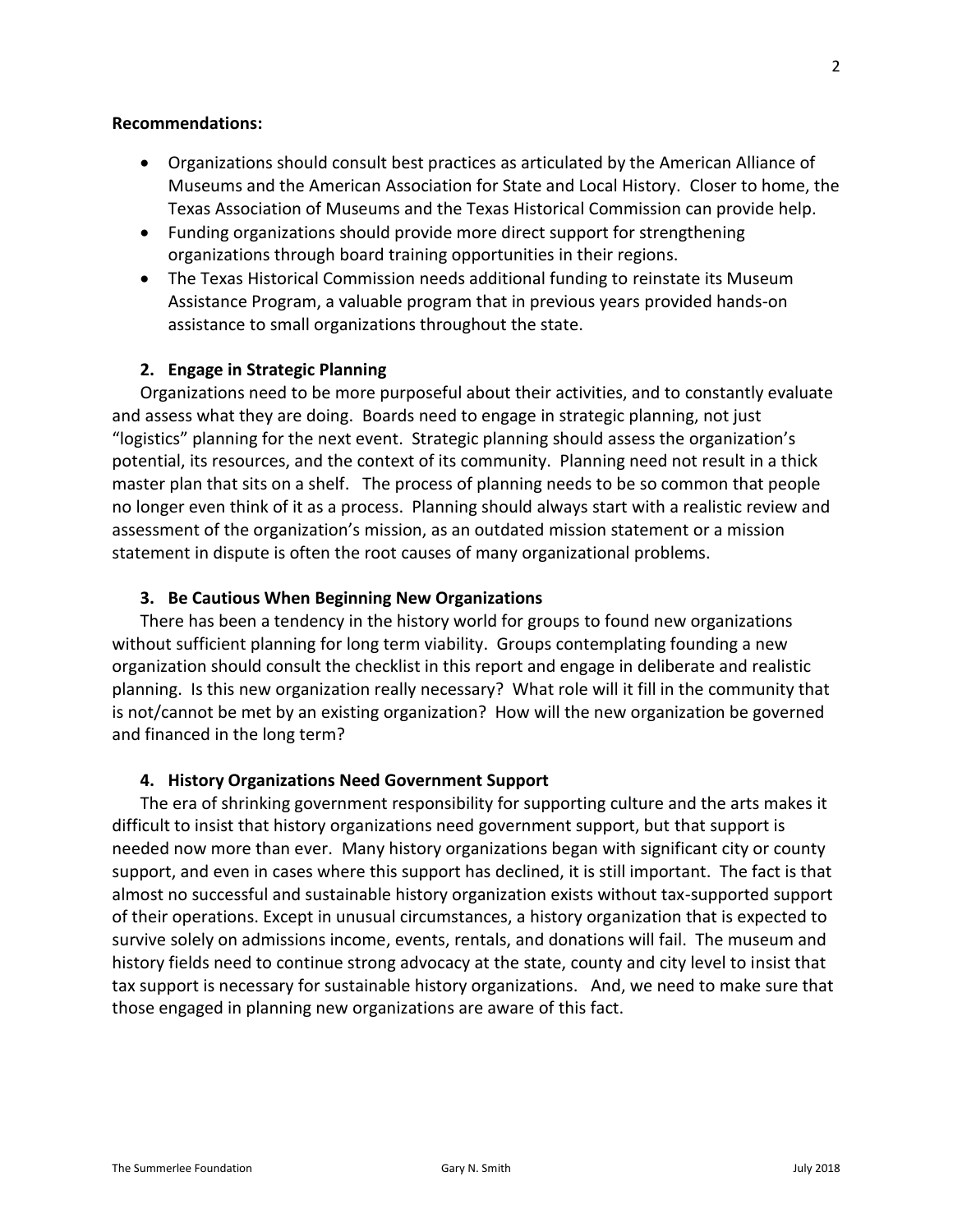## **5. Be Careful With Over Expanding Physical Resources**

Too many organizations carelessly acquire new properties and large new collections without considering their capacity for caring for these acquisitions. The hazards of over expansion illustrate why engaging in planning and having policies in place to help make decisions is so important. Every new acquisition is a hungry mouth to feed that spreads precious resources. For those maintaining historical properties, the issue of deferred maintenance alone can sink an organization into financial ruin. Many organizations would actually increase their chances for long term survival if they were smaller and more focused, instead of growing or expanding.

## **6. Enter the Digital Age**

In an era where most people get their information from the internet, it is surprising that so many history organizations continue to operate with little or no attention to their website. A website has moved well beyond being a digital brochure to being the most important gateway to an organization. Too many organizations have not paid attention to the incredible marketing and even fund raising potential of their websites. This is an area that has changed so quickly in the past decade that many smaller organizations are not even aware of how far behind they are.

### **Recommendations**

- Boards and staffs should cultivate digital savvy members who are comfortable with social media, crowd sourcing, and other new ways of presenting organizations.
- Organizations should take advantage of training opportunities wherever they are available---at community colleges, museum and non-profit training seminars, and online opportunities.

# **7. Begin a Planned Giving Program**

One area that more donor-based organizations should pursue is planned giving. History and preservation organizations have some of the most loyal and long-affiliated members of any museums in the country. A planned giving program can be as simple as reminding constituents of the need to make up a will, and to include their organization in it. While local churches, colleges, and social service agencies all do a good job in educating their constituents about legacy gifts, many history organizations sit on the sidelines. To make matters worse, many museums receive legacy gifts but immediately spend the funds on operating expenses or in acquiring an additional property that they can't afford to support. Building an endowment that would add to financial stability and permanence is a dream of most history organizations. Adopting a modest planned giving program is the most effective way for almost any organization of any size to accomplish this goal. It is worth remembering that endowments come from individuals, and building relationships with individuals---and being willing to ask for their support---is crucial.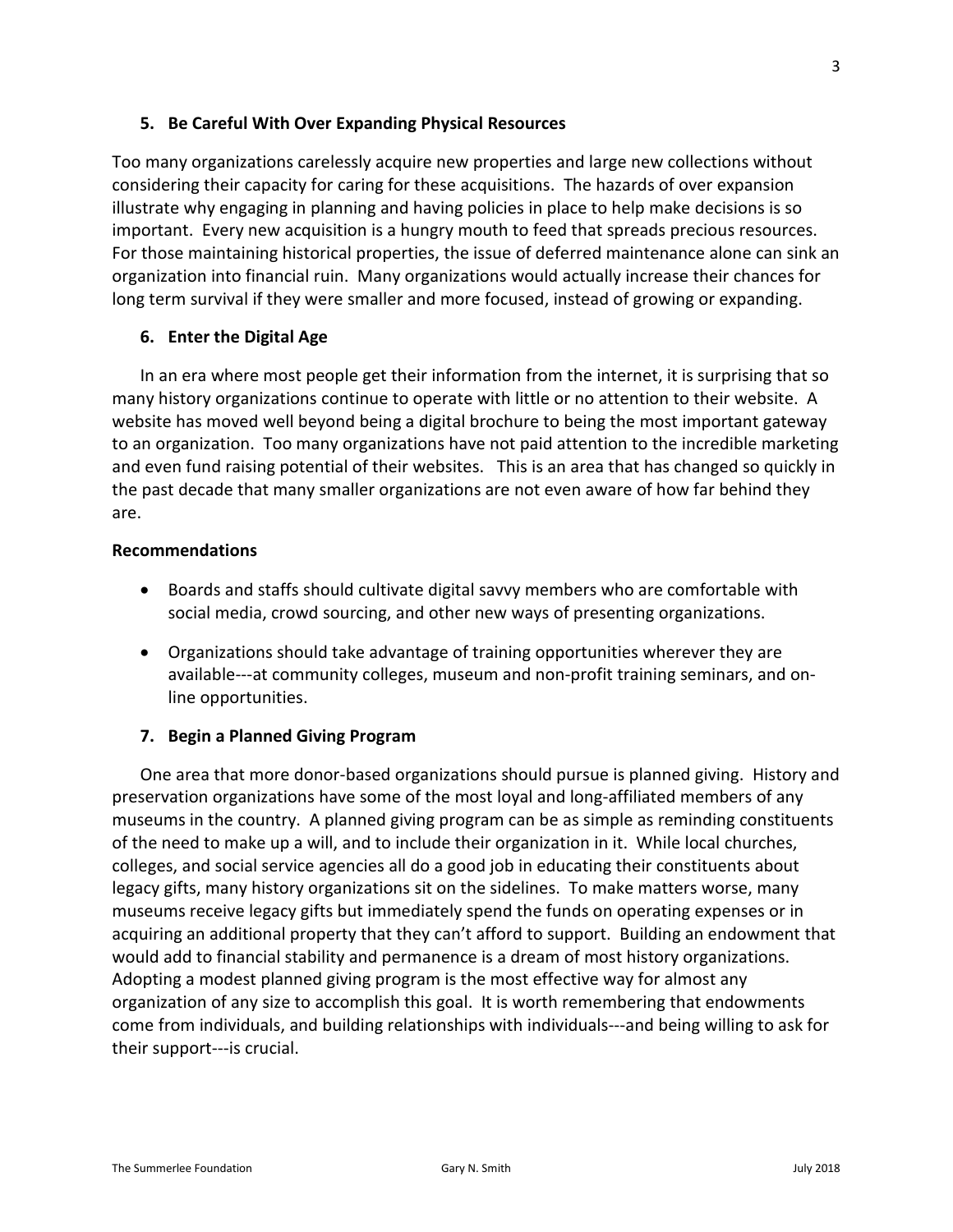History organizations need to do a better job of being community citizens. The organization should reflect the community's demographics in its collections, programs, exhibits, and governance. Leaders of a history organization should also serve on other community boards. The history organization should be a source of pride, not for what it has done in the past, but for what it is currently adding to the community. Organizations that are totally integrated with their communities will not be allowed to fail.

# **9. Find More Ways to Collaborate**

In many communities there are multiple history organizations. These groups often operate completely independently of each other, fragmenting an already small audience and pursuing limited resources in competition with each other. Even small communities can have ten to fifteen different organizations, none of which are working together. Those close to a particular history organization are well aware of what makes their group distinct from the others, but the public does not catch that nuance. Funders, who tend to think of history in broader terms than museum people do, have a hard time understanding how a dozen or more history organizations can each have a distinct purpose and each be worthy of sustaining. Organizations would do well to find more ways to work together, to share resources, and to approach common goals together.

# **10. Consider Mergers and Umbrella Groups**

A logical step to consider in many communities would be to merge one or more history organizations. Mergers are large undertakings and are difficult to enact. Among the normal difficulties that one would expect with merging by-laws, financials, programs, and collections, there is often the overriding difficulty of merging different organizational cultures. Couple this with the tendency for people to see heritage in intensely personal terms ("their" heritage), and a normally complicated process can become almost impossible.

Forming an umbrella group is another possibility. An umbrella group could be a combination of existing museums which unite under an umbrella organization. The "parent" organization might handle certain functions for all of the museums, such as fund raising, marketing, and aspects of administration. Whether by merger or by strategic collaboration, more organizations need to find ways to combine forces.

# **11. Cultivate Strong Leadership and Plan for Leadership Transition**

Organizations should extend every effort to cultivate strong leaders at the board and staff level. Strong leaders excel at crystalizing the purpose of an organization for the public, attracting other strong people to the organization, finding needed resources, and overcoming obstacles that cause other organizations to stumble. Organizations fortunate enough to find strong leadership also need to plan for the inevitable transition to new leadership, something that great leaders sometimes do not do. It is sad but true that the fortunes of many museums and